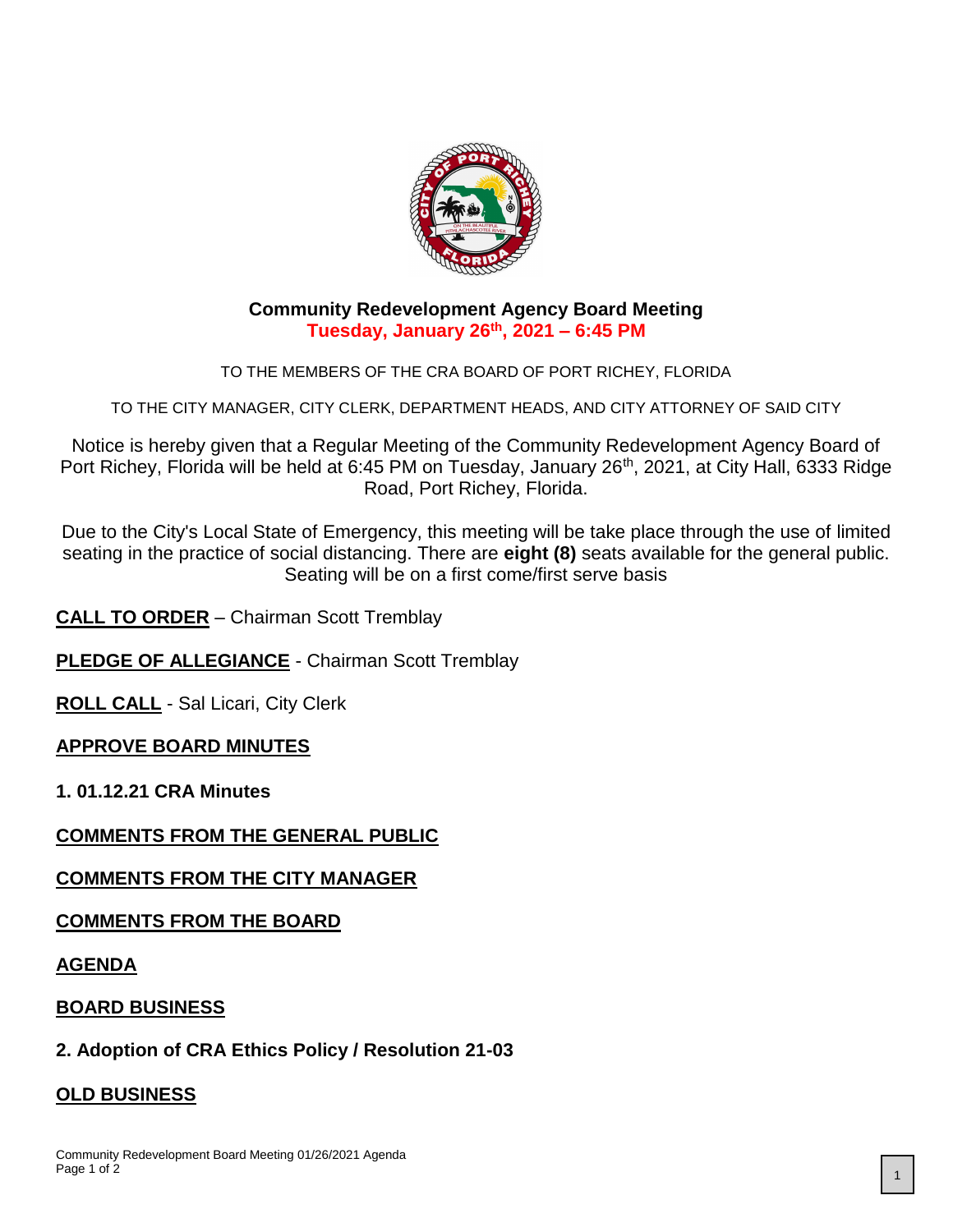#### **ADJOURN**

If a person decides to appeal any decision made by a board or council with respect to any matter considered at a meeting or hearing, he or she will need a record of the proceedings and may need to ensure that a verbatim record of the proceedings is made, which record includes the testimony and evidence upon which the appeal is to be based. Any person with a disability requiring reasonable accommodation in order to participate in this meeting should call 727-816-1900 Ext. 107 or fax a written request to 727-816-1916 with a twenty-four (24) hour notice.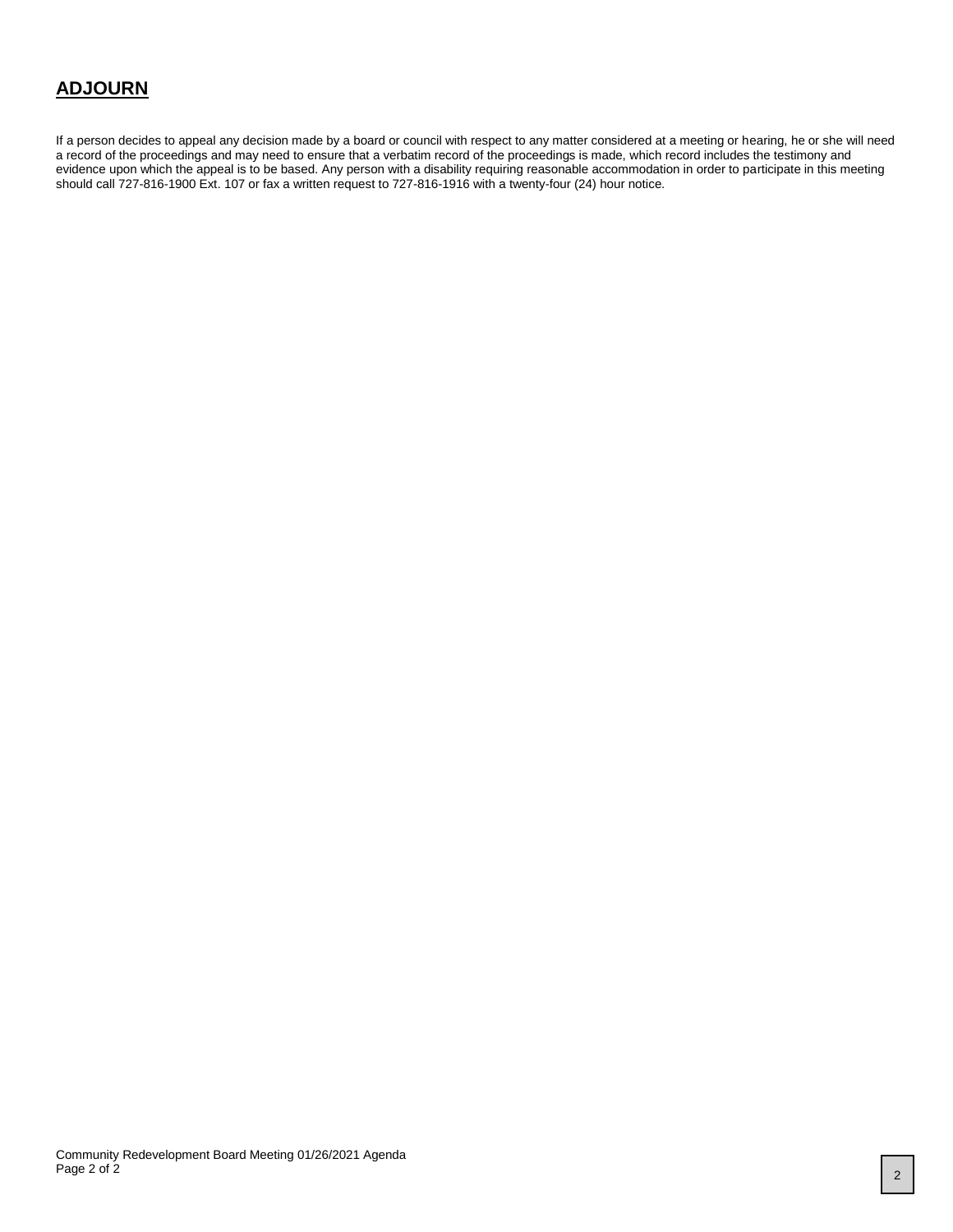**File Attachments for Item:**

#### **1. 01.12.21 CRA Minutes**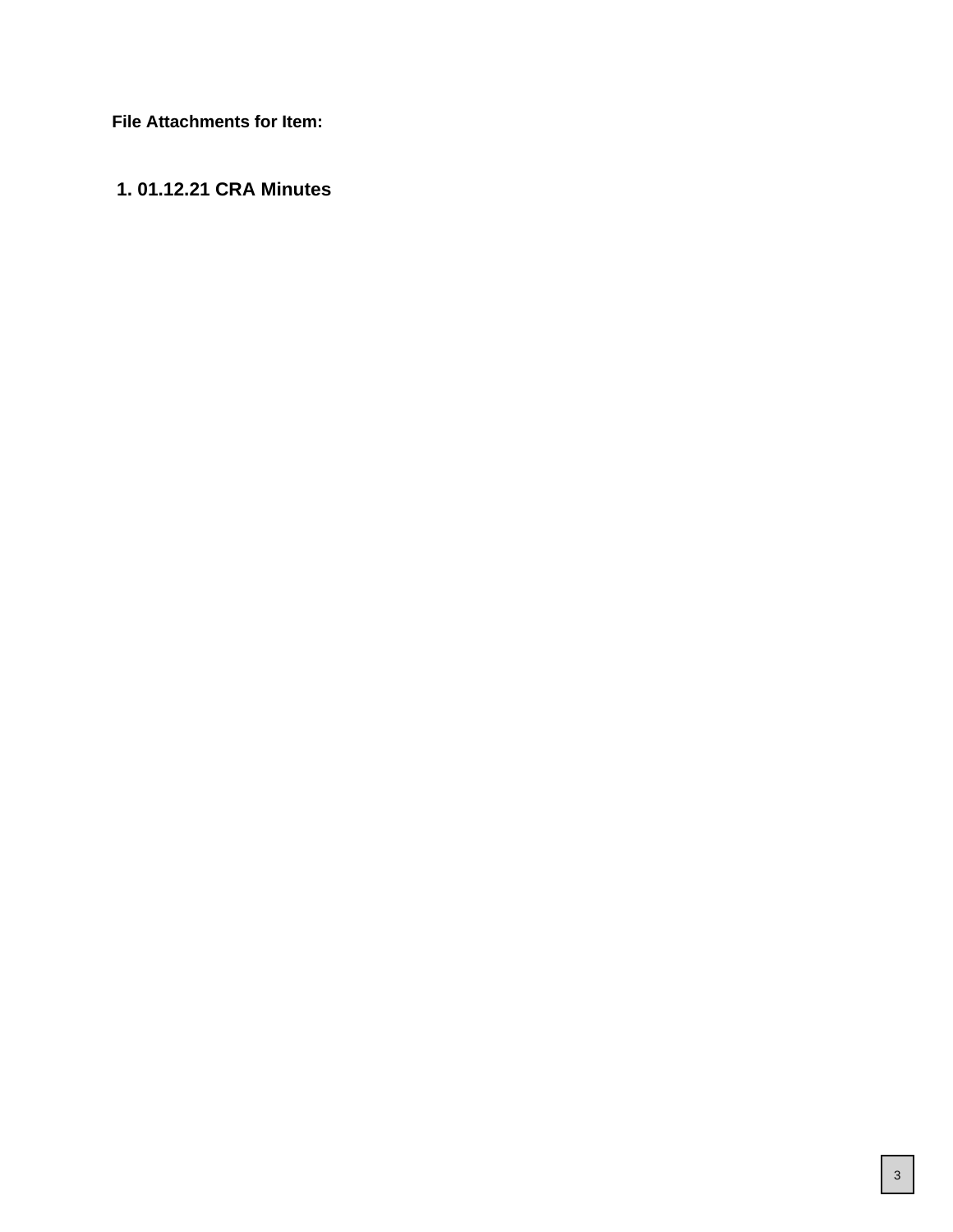

**Community Redevelopment Agency Meeting Tuesday, January 12th, 2021 - 6:45 PM**

#### **MINUTES**

**CALL TO ORDER** - Chairman Scott Tremblay

**PLEDGE OF ALLEGIANCE** – Chairman Scott Tremblay

**ROLL CALL** - City Clerk Sal Licari

#### **PRESENT**

Chairman Scott Tremblay Member William Dittmer Member Jennie Sorrell Member Todd Maklary Member Tom Kinsella - Communication Media Technology (CMT)

Chairman Tremblay confirmed with the City Attorney that Member Kinsella can attend the meeting electronically. The City Attorney agreed.

#### **APPROVE BOARD MINUTES**

#### **1. 10.27.20 CRA Minutes**

A motion is made to approve the 10.27.20 CRA Minutes.

The motion was made by Member Dittmer and seconded by Member Sorrell. Voting Yea: Chairman Tremblay, Member Dittmer, Member Sorrell, Member Maklary, and Member Kinsella

#### **COMMENTS FROM THE GENERAL PUBLIC**

Thomas Brown - 7436 Candlelight Court: He addressed the Board about reducing CRA funds being used for City staff salaries.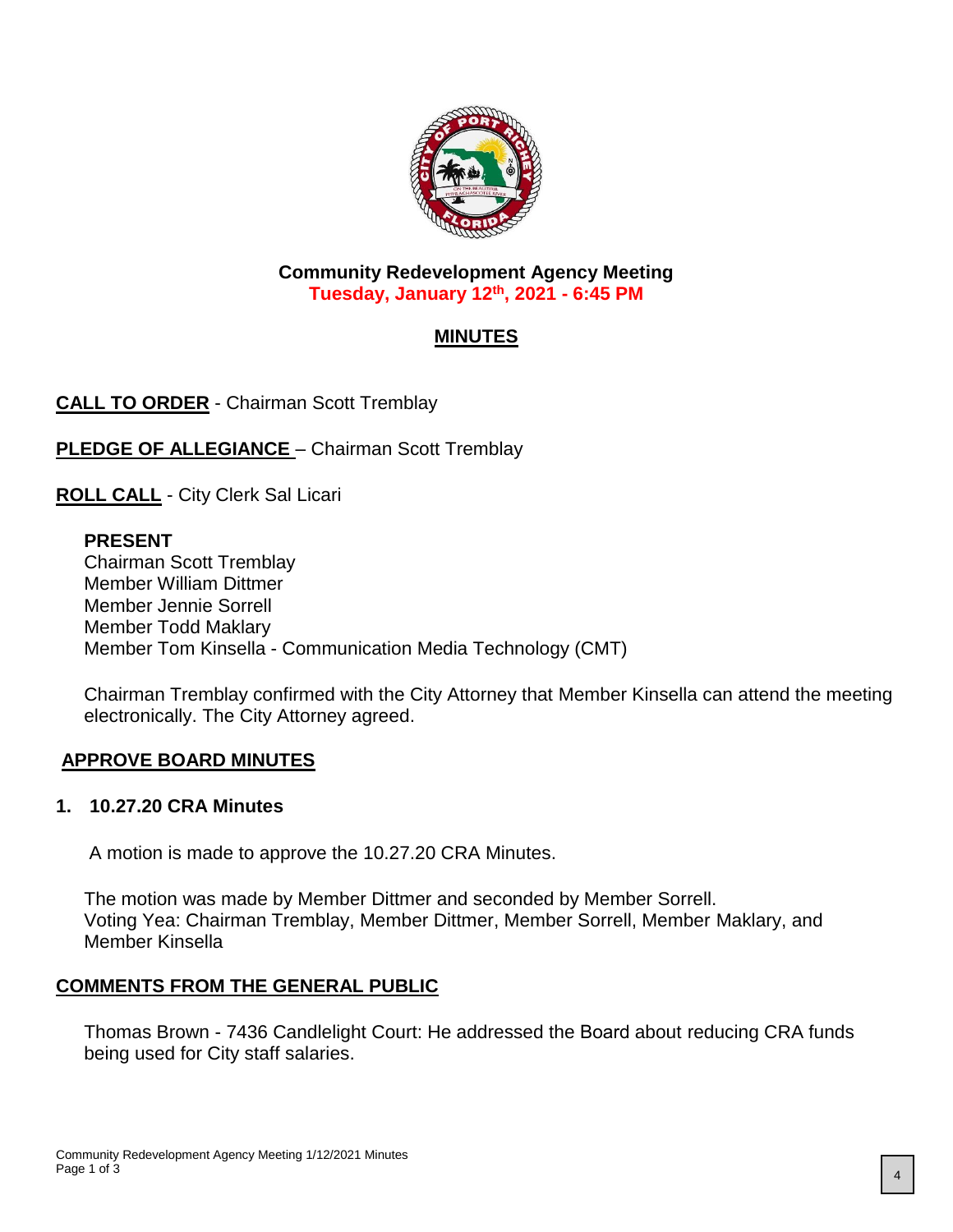#### **COMMENTS FROM CITY MANAGER**

The City Manager provided the Board an update from Ayres Associates' about the Waterfront Overlay District feasibility study and the Oelsner Street lift station review. The results for the feasibility study are about sixty (60) days out.

Chairman Tremblay asked about the status of the State of Florida CRA Audit. The City Manager replied that he believes that the audit is more of an administrative review, and City CRA Board policy changes may have to be implemented. The City Manager stated that the City Attorney has an issue about ethics on tonight's agenda to address. The City staff has answered all questions and provided all documentation that has been requested by the State. The City Manager commented that the audit might be done by spring or early summer 2021. Mr. Sossamon stated that it might be prudent to have policies in place for the year and have regular quarterly scheduled meetings. The City Manager reported that as of 12.21.20, the CRA funds have been received from Pasco County of \$834,863.63.

#### **COMMENTS FROM THE BOARD**

The Board recommended quarterly meetings moving forward. The Chairman suggested more transparency by having more CRA information on the City Website and City Facebook. The City Manager responded that City staff have been posting additional information on the City's website.

#### **AGENDA**

#### **AGENCY BUSINESS**

#### **2. 2. Discussion on CRA Ethics Policy and Scheduling CRA meetings for the 2021 Calendar Year**.

The City Attorney introduced to the Board and consulted with a CRA attorney with two recommendations, to schedule quarterly meetings and the presentation of an ethics policy. The City Attorney asked for consensus to move forward and create a resolution for the ethics policy. The Board granted consensus to move on. Chairman Tremblay asked about scheduling meetings by resolution. The City Attorney replied no, and that the dates scheduled doesn't mean that the Board could hold more meetings as necessary.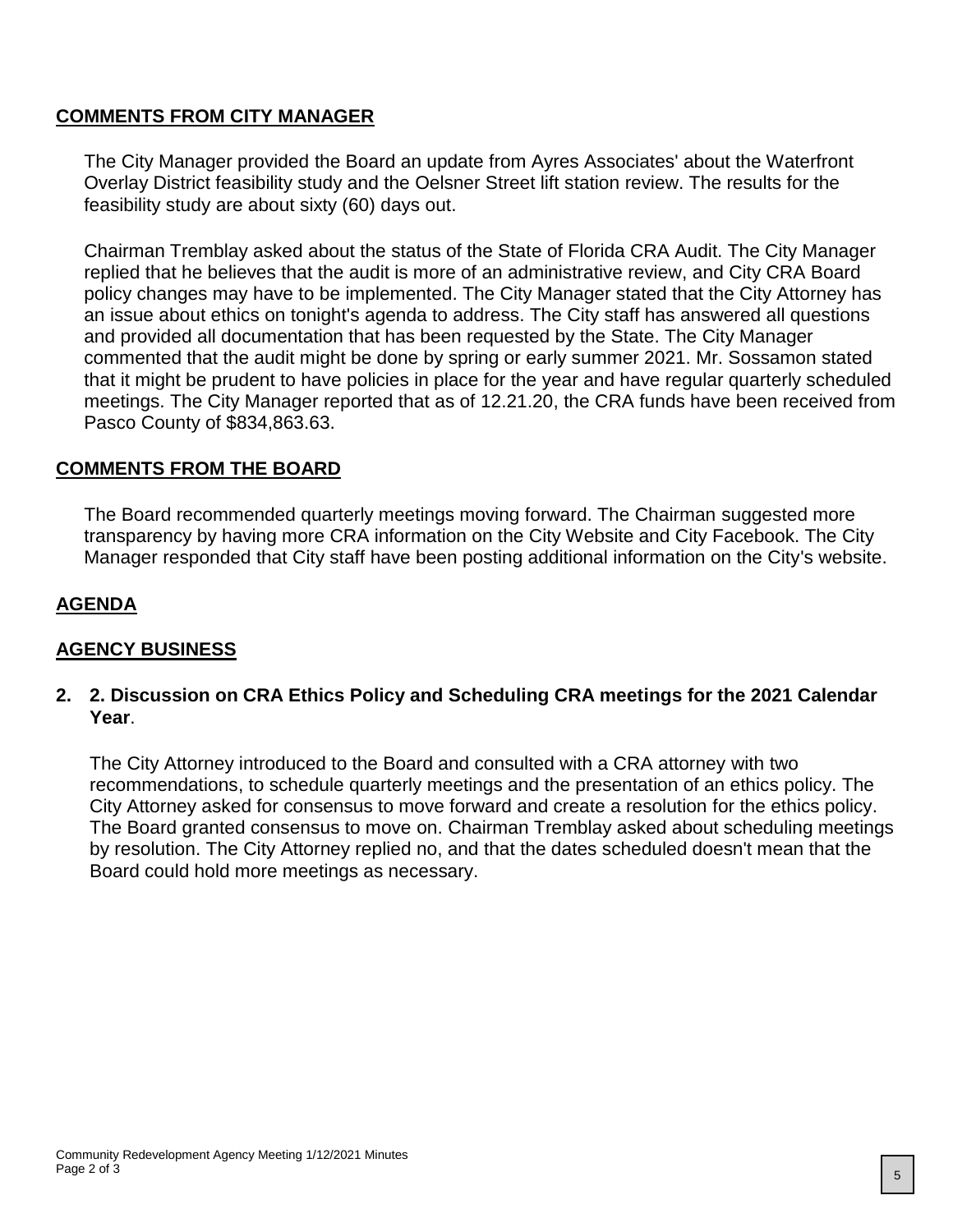#### **ADJOURN**

A motion is made to adjourn the 01.12.21 CRA meetings

The motion is made by Member Maklary and seconded by Member Sorrell. Voting Yea: Chairman Tremblay, Member Dittmer, Member Sorrell, Member Maklary, and Member Kinsella

**Submitted By:**

 $\frac{1}{\sqrt{2}}$  ,  $\frac{1}{\sqrt{2}}$  ,  $\frac{1}{\sqrt{2}}$  ,  $\frac{1}{\sqrt{2}}$  ,  $\frac{1}{\sqrt{2}}$  ,  $\frac{1}{\sqrt{2}}$  ,  $\frac{1}{\sqrt{2}}$  ,  $\frac{1}{\sqrt{2}}$  ,  $\frac{1}{\sqrt{2}}$  ,  $\frac{1}{\sqrt{2}}$  ,  $\frac{1}{\sqrt{2}}$  ,  $\frac{1}{\sqrt{2}}$  ,  $\frac{1}{\sqrt{2}}$  ,  $\frac{1}{\sqrt{2}}$  ,  $\frac{1}{\sqrt{2}}$ 

\_\_\_\_\_\_\_\_\_\_\_\_\_\_\_\_\_\_\_\_\_\_\_\_\_\_\_\_\_\_\_\_

**Approved By:**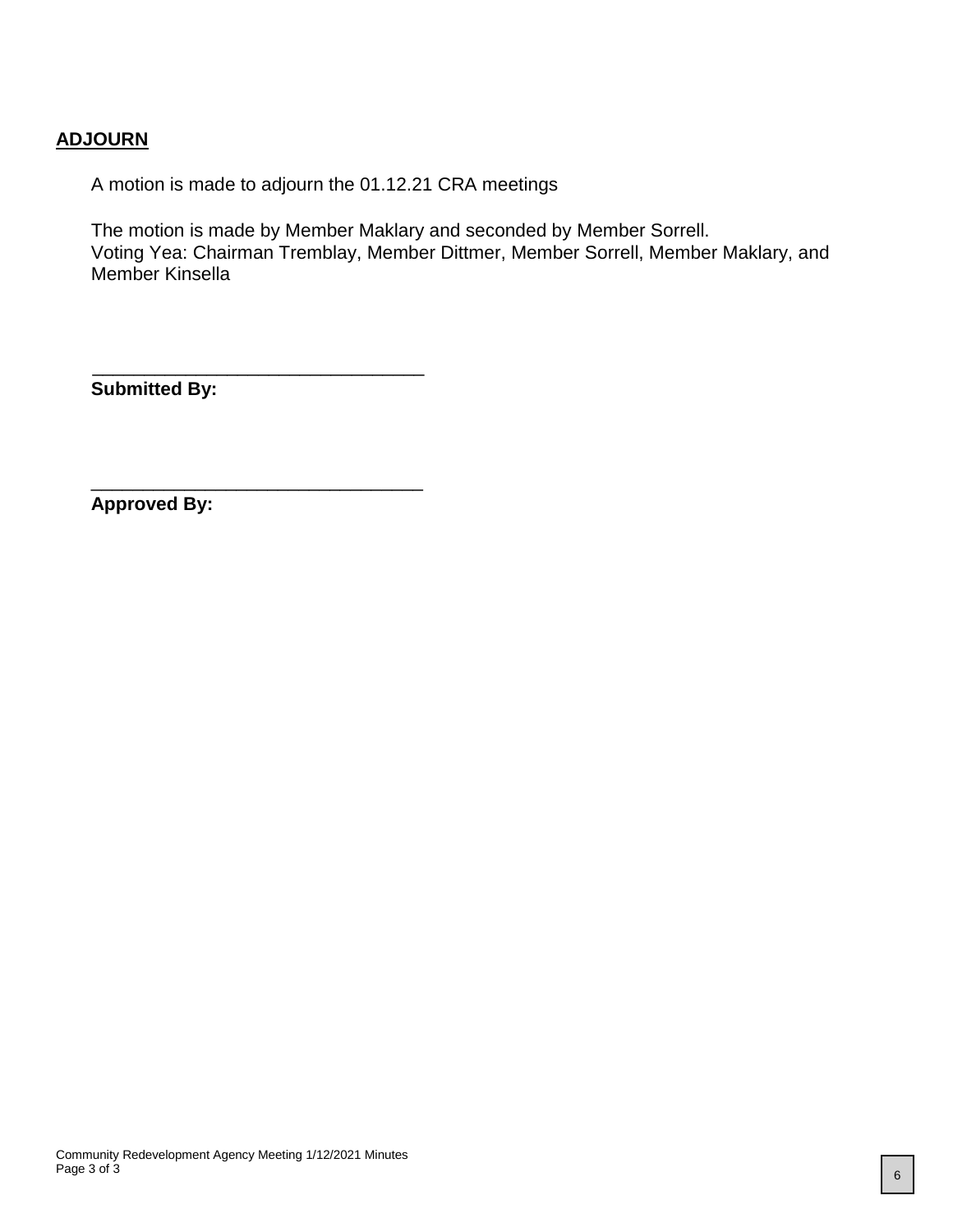**File Attachments for Item:**

#### **2. Adoption of CRA Ethics Policy / Resolution 21-03**

#### **Item:**

For CRA Board adoption is Resolution 21-03 a conflict of interest and ethics policy. At the 01.12.21 CRA Board meeting the City Attorney explained the reasoning for this policy and the board granted consensus to draft a resolution.

#### **Action:**

Motion to approve Resolution 21-03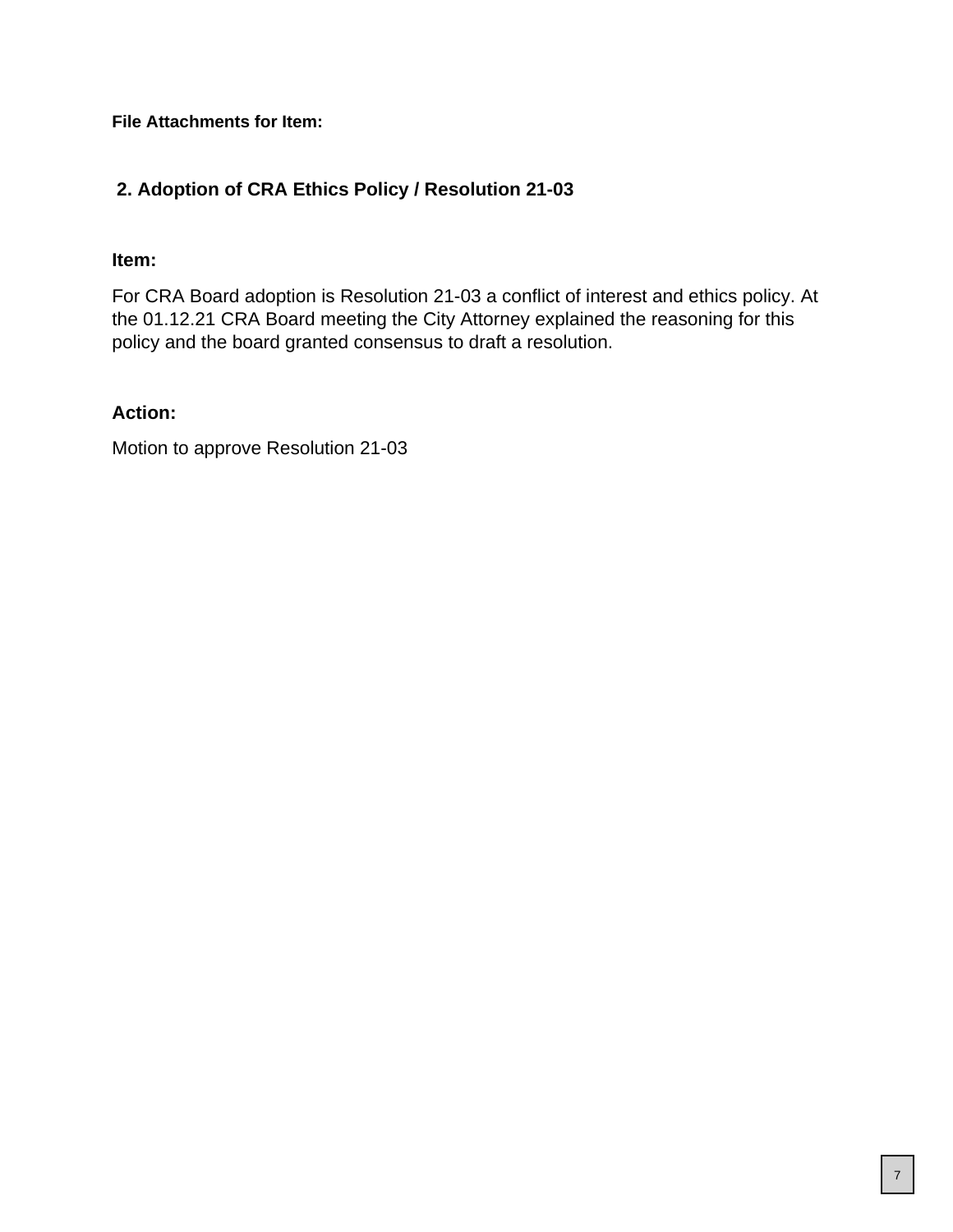#### **RESOLUTION NO. 21- 03**

#### **A RESOLUTION OF THE COMMUNITY REDEVELOPMENT AGENCY BOARD OF THE CITY OF PORT RICHEY, FLORIDA, ADOPTING A CONFLICT OF INTEREST AND ETHICS POLICY**

**WHEREAS**, the Florida Legislature adopted the Community Redevelopment Act (CRA) in 1969; and

**WHEREAS**, the City of Port Richey found conditions of blight existed in one or more areas of the City and designated the entire City as a Community Redevelopment Area pursuant to F.S. 163.356; and

**WHEREAS**, the City's boundaries are identical to the boundaries of the CRA and the members of the City Council of the City of Port Richey are the Governing Board of the CRA; and

**WHEREAS**, the CRA is a Special District and pursuant to F.S. 189.069(2)(a)10 the CRA governing board desires to adopt a Conflict of Interest and Ethics policy for the Governing Board of the CRA.

NOW, THEREFORE, BE IT RESOLVED BY THE COMMUNITY REDEVELOPMENT AGENCY OF THE CITY OF PORT RICHEY, FLORIDA, AS FOLLOWS:

1. That the Attached CITY OF PORT RICHEY COMMUNITY REDEVELOPMENT AGENCY CONFLICT OF INTEREST POLICY is hereby adopted as of the date set forth below.

2. The attached Policy shall remain in effect for the Governing Board of the CRA unless repealed by the Governing Board.

PASSED and ADOPTED this \_\_\_\_\_\_\_day of , 2021.

Attest:

Sal Licari, Clerk Scott Tremblay, Mayor

APPROVED AS TO FORM AND LEGAL SUFFICIENCY:

 $\mathcal{L}_\mathcal{L}$  , where  $\mathcal{L}_\mathcal{L}$  , we are the set of the set of the set of the set of the set of the set of the set of the set of the set of the set of the set of the set of the set of the set of the set of the set o James Mathieu Esq. City Attorney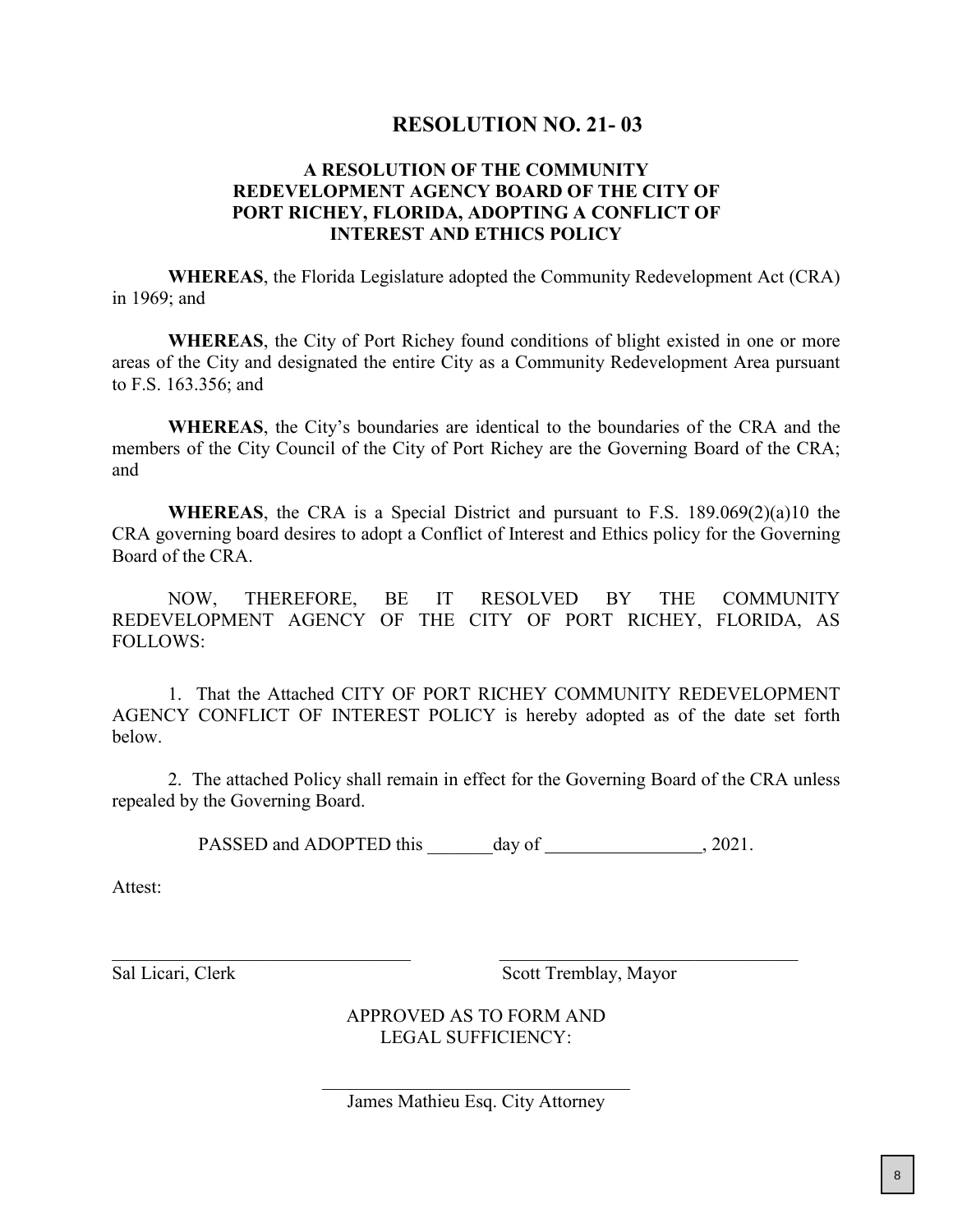# **CITY OF PORT RICHEY**

# **COMMUNITY REDEVELOPMENT AGENCY CONFLICT OF INTEREST POLICY**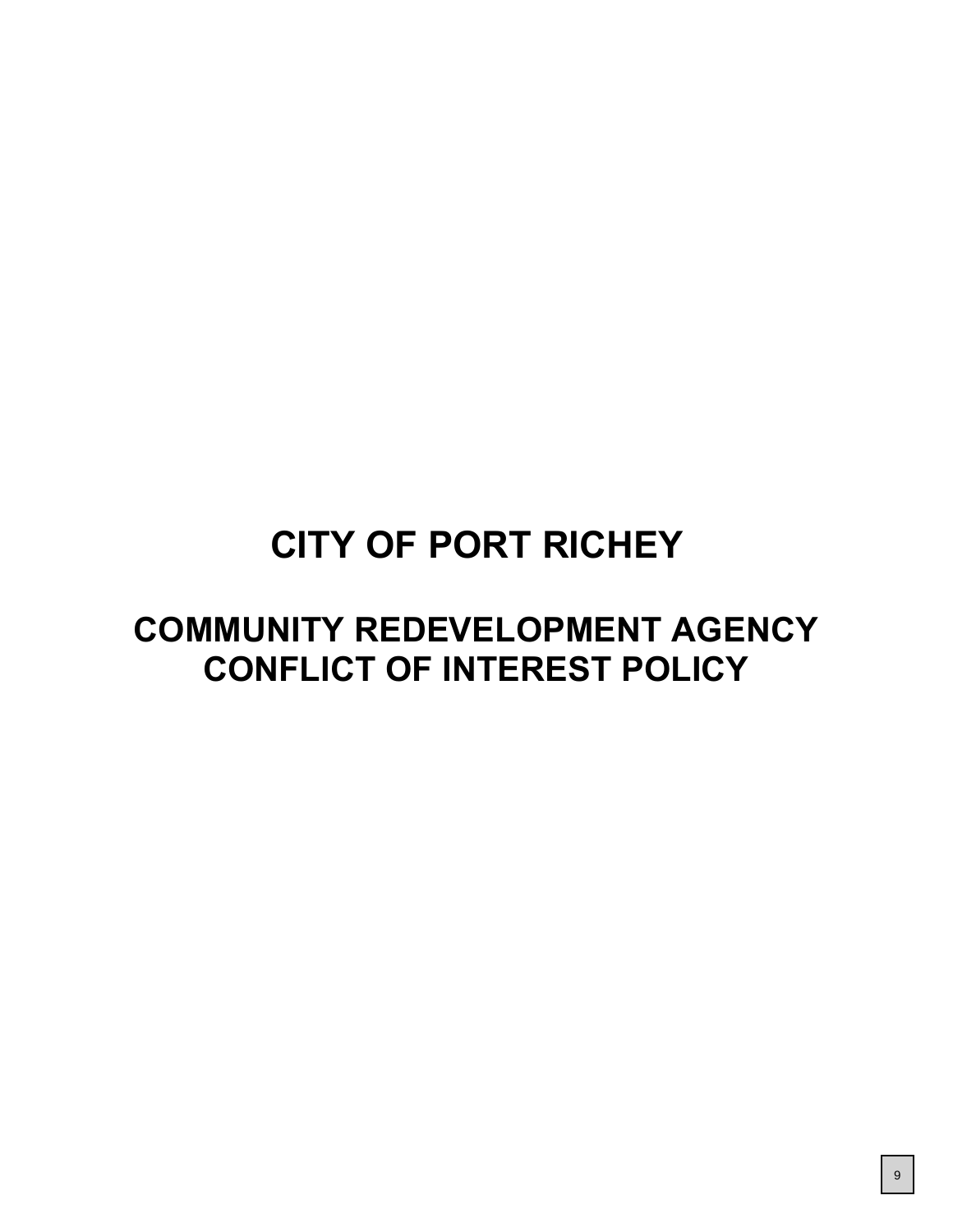# **CRA CONFLICT OF INTEREST POLICY**

# **Table of Contents**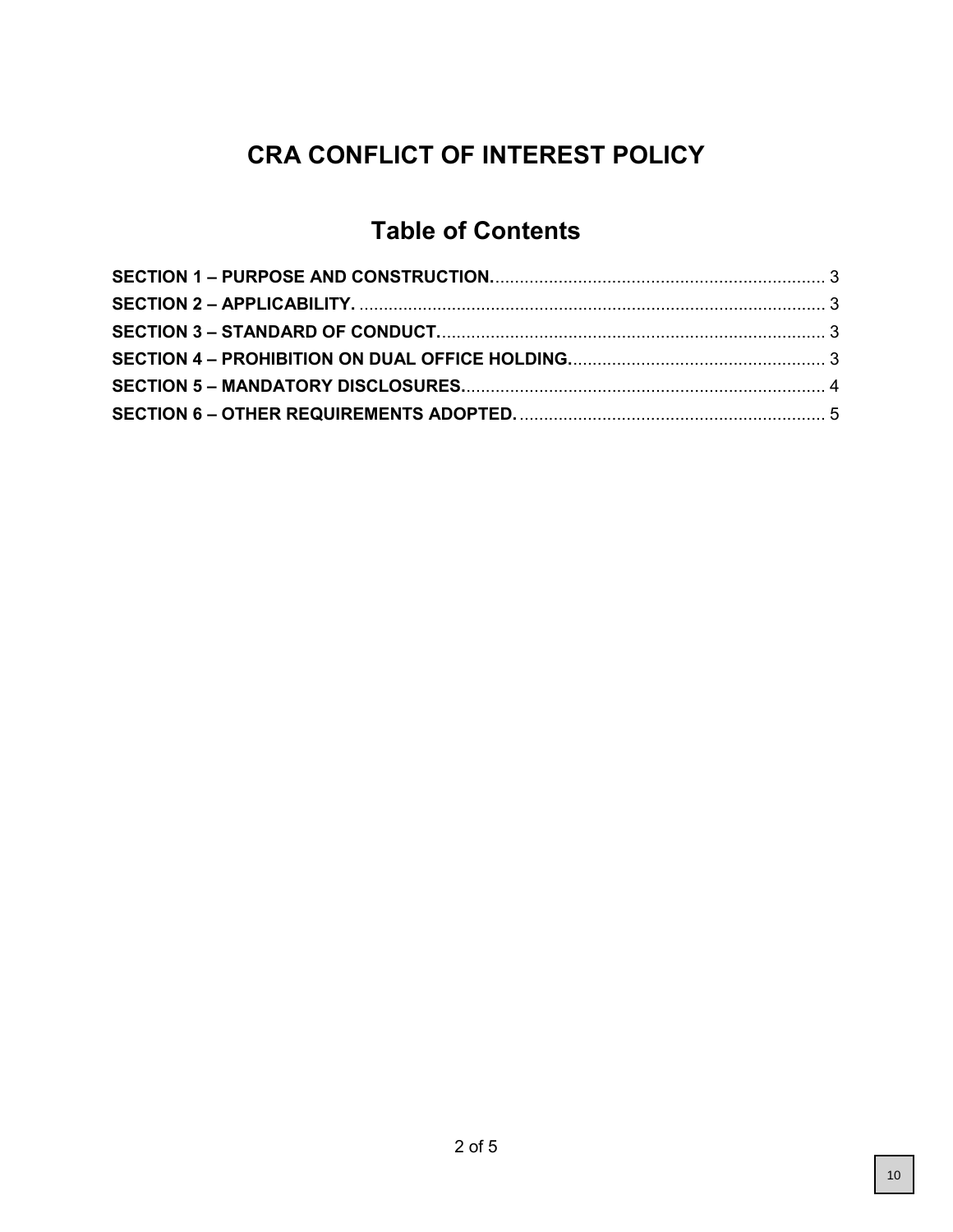# **SECTION 1 – PURPOSE AND CONSTRUCTION**.

Conflicts of interest can damage the reputation and credibility of the City of Port Richey and its Community Redevelopment Agency ("CRA"). Further, the appearance of a conflict of interest can be just as damaging to the City and the CRA. The purpose of this Policy is to provide for the prohibition and prevention of conflicts of interest and to avoid the appearance of any such conflict to safeguard the integrity of the City and the CRA. This Policy shall be liberally construed and applied to promote its purpose.

# **SECTION 2 – APPLICABILITY**.

Unless, specifically exempted herein or by applicable state or federal law, this Policy shall apply to all commissioners, officers and employees of the CRA. Pursuant to Fla. Stat. § 163.367(1), the commissioners, officers and employees of the CRA are subject to and must comply with the the State of Florida's Code of Ethics contained in part III of Chapter 112, Florida Statutes, including the ethics training requirements for commissioners as imposed in Section 112.3142, Florida Statutes.

## **SECTION 3 – STANDARD OF CONDUCT**.

CRA Commissioners, officers, and employees shall have no interest, financial or otherwise, direct or indirect, nor engage in any business transaction or activities, nor incur any obligation of any nature, which is in conflict with this Policy, City ordinances, or state or federal law. To this end, CRA commissioners, officers and employees are expected to fully comply with all applicable ethics policies, statutes and regulations, and to demonstrate the highest standards of personal integrity in public activities and conduct their duties in ways that are free from the interference or perception that favorable treatment was sought, received or given and to avoid any interest or activity which is in conflict with this standard.

## **SECTION 4 – PROHIBITION ON DUAL OFFICE HOLDING**.

Except where the governing body of the City is the governing body of the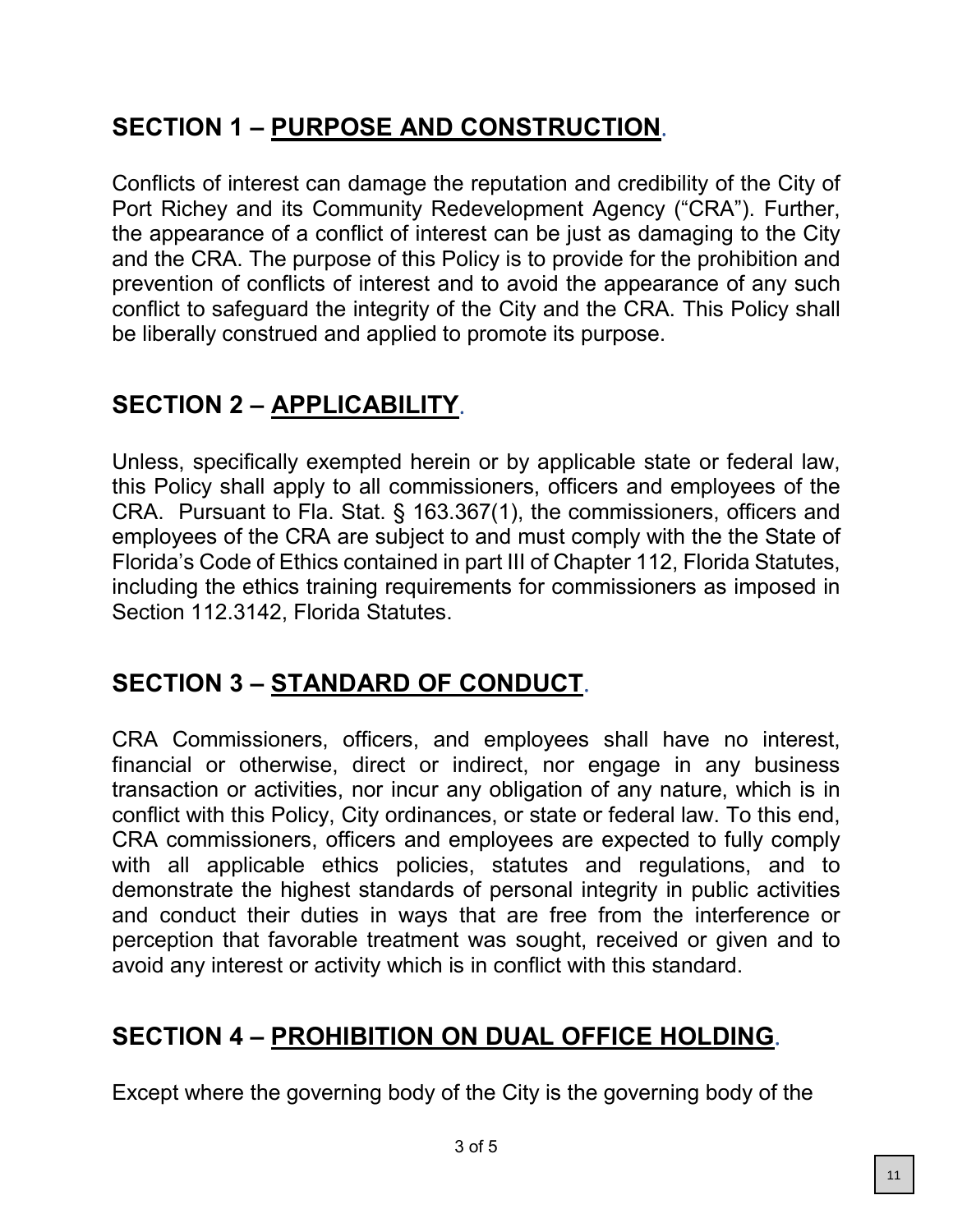CRA, no commissioner or other officer of the CRA shall hold any other public office, as set forth in Fla. Stat. § 163.367(3).

## **SECTION 5 – MANDATORY DISCLOSURES**.

The CRA's commissioners, officers, chief administrative employee and purchasing agent who makes purchases of more than \$20,000.00 on behalf of the CRA are subject to ethics disclosures under this Policy and Florida law.

- A. Prior to July 1, each year, all CRA commissioners, officers and employees specified above, including newly appointed commissioners and officers, shall file Form 1 Statement of Financial Interests with the Supervisor of Elections in the county where the reporting individual resides. In general, the reporting individual must disclose his or her primary sources of income, secondary sources of business income, owned real estate, intangible personal property, certain liabilities and business interests. Reporting individuals may obtain Form 1, and all other applicable disclosure forms, from the City Clerk. Failure to file Form 1 by September 1 may result in state fines.
- B. If any commissioner, officer or employee owns or controls, or owned and controlled within the preceding two years, any interest, direct or indirect, in any property which he or she knows is included or planned to be included in the CRA area, he or she shall immediately disclose this fact as provided in part III of Chapter 112, Florida Statutes. Such disclosure shall be made prior to taking any official action.
- C. Chapter 112, Florida Statutes' mandatory disclosure of voting conflicts and other conflicts of interest, such as doing business with one's own agency, the solicitation or acceptance of gifts, and conflicting employment or contractual relationships, except where exempted under Chapter 112, and all applicable forms promulgated by the Florida Commission on Ethics shall apply to CRA business.